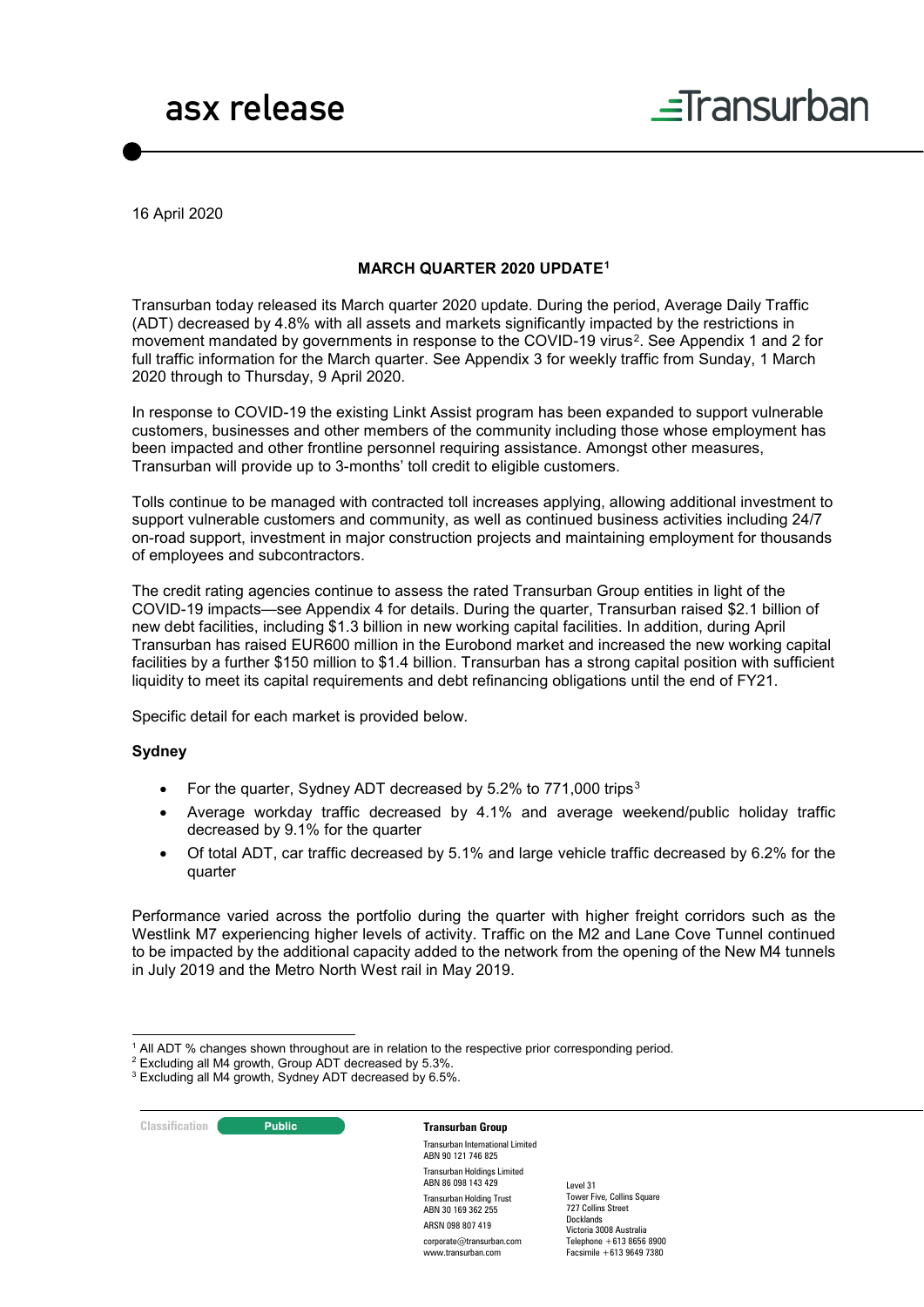# asx release



Works are continuing across the Sydney project portfolio including the M4-M5 Link, New M5 and NorthConnex, supported by the NSW Government's recent decision allowing construction sites to operate on weekends and public holidays.[4](#page-1-0) On the New M5, commissioning activities are well advanced with mechanical and electrical works over 90% complete and civil works 99% complete. At NorthConnex, fit-out of the tunnel is complete with ride testing underway and in-tunnel ventilation systems fully functioning.

### **Melbourne**

- For the quarter, Melbourne ADT decreased by 6.7% to 799,000 transactions
- Average workday traffic decreased by 5.7% and average weekend/public holiday traffic decreased by 9.7% for the quarter
- Of total ADT, car traffic decreased by 8.7% and large vehicle traffic increased by 1.6% for the quarter

On the West Gate Tunnel Project, works are progressing with two new permanent ramps built and over 600 metres of new pavement laid on the West Gate Freeway recently. Transurban continues to work with the D&C subcontractor, the State and the EPA to progress the technical solution for safe management of the tunnel spoil. The schedule remains under review.

### **Brisbane**

- For the quarter, Brisbane ADT decreased by 2.2% to 391,000 trips
- Average workday traffic decreased by 1.6% and average weekend/public holiday traffic decreased by 5.1% for the quarter
- Of total ADT, car traffic decreased by 3.2% and large vehicle traffic increased by 1.1% for the quarter

Asset level traffic performance was varied with Logan and Gateway outperforming other Brisbane assets through the quarter. Both assets are highly utilised by the logistics and trade sectors which have not been as significantly impacted relative to discretionary and commuter trips to-date.

## **North America**

- For the quarter, North America ADT increased by 2.1% to 139,000 trips<sup>[5](#page-1-1)</sup>
- The average dynamic toll price for the quarter decreased by 5.2% to US\$8.26 on the 95 Express Lanes
- The average dynamic toll price for the quarter decreased by 3.9% to US\$5.23 on the 495 Express Lanes
- Tolls suspended on the A25 in Montreal, with compensation arrangements under the contract<sup>[6](#page-1-2)</sup>

<span id="page-1-2"></span><span id="page-1-1"></span><span id="page-1-0"></span><sup>5</sup> Includes traffic on A25 during tolling suspension from 25 March.

#### **Classification Transurban Group** Transurban International Limited ABN 90 121 746 825

Transurban Holdings Limited ABN 86 098 143 429 Transurban Holding Trust ABN 30 169 362 255 ARSN 098 807 419 corporate@transurban.com

www.transurban.com

Tower Five, Collins Square 727 Collins Street Docklands Victoria 3008 Australia Telephone +613 8656 8900 Facsimile +613 9649 7380

Level 31

 <sup>4</sup> [https://www.planning.nsw.gov.au/News/2020/Construction-hours-extended-to-support-industry-during-covid-19.](https://www.planning.nsw.gov.au/News/2020/Construction-hours-extended-to-support-industry-during-covid-19)

<sup>6</sup> Tolls suspended from 25 March 2020. Compensation amount subject to negotiation with MTQ; A25 revenue includes an availability payment that is not dependent on traffic volumes.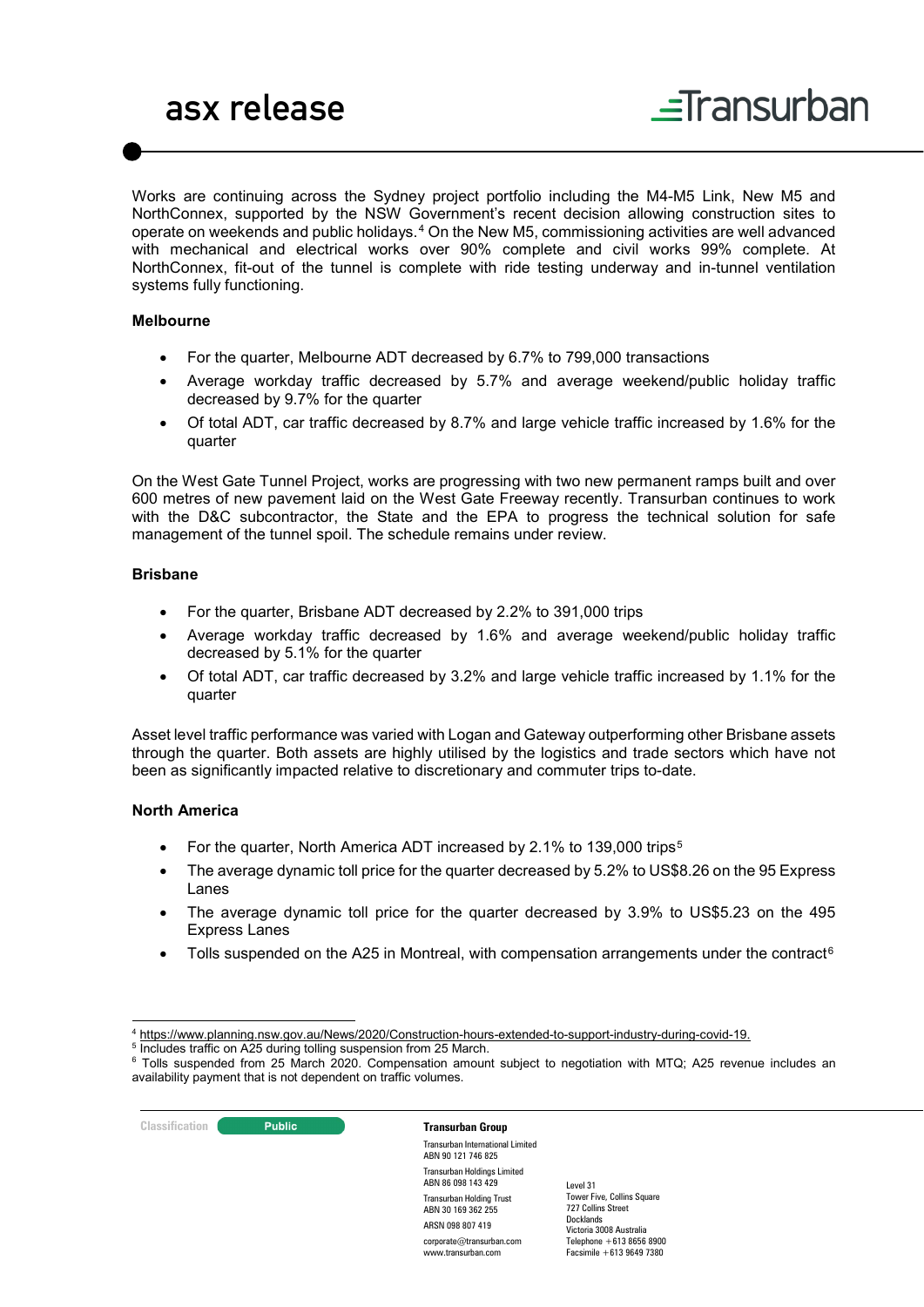



• For the 12 months to 24 March 2020, peak traffic in the peak direction on the A25 was 3,124 vehicles per hour<sup>[7](#page-2-0)</sup>

Express Lanes traffic and revenue have exhibited more sensitivity to conditions experienced through the quarter given the lack of congestion on the adjacent general purpose lanes as a result of mandated lockdowns in the Greater Washington Area from mid-March.

Through the quarter, construction continued on the Fredericksburg Extension project with site clearing, earthworks and bridge construction underway. This was enabled by the support of the Commonwealth of Virginia which currently considers construction as essential, allowing works to continue for the time being.

Full traffic information for the March quarter is attached.

**Investor enquiries** Tess Palmer Head of Investor Relations +61 458 231 983

**Media enquiries** Sarah Chapman Manager, Media and Communications +61 400 841 898

This announcement is authorised by Transurban CEO, Scott Charlton.

<span id="page-2-0"></span> $7$  Peak direction on the A25 refers to southbound in the morning peak and northbound in the evening peak.

**Classification C Transurban Group** 

Transurban International Limited ABN 90 121 746 825 Transurban Holdings Limited ABN 86 098 143 429 Transurban Holding Trust ABN 30 169 362 255 ARSN 098 807 419 corporate@transurban.com www.transurban.com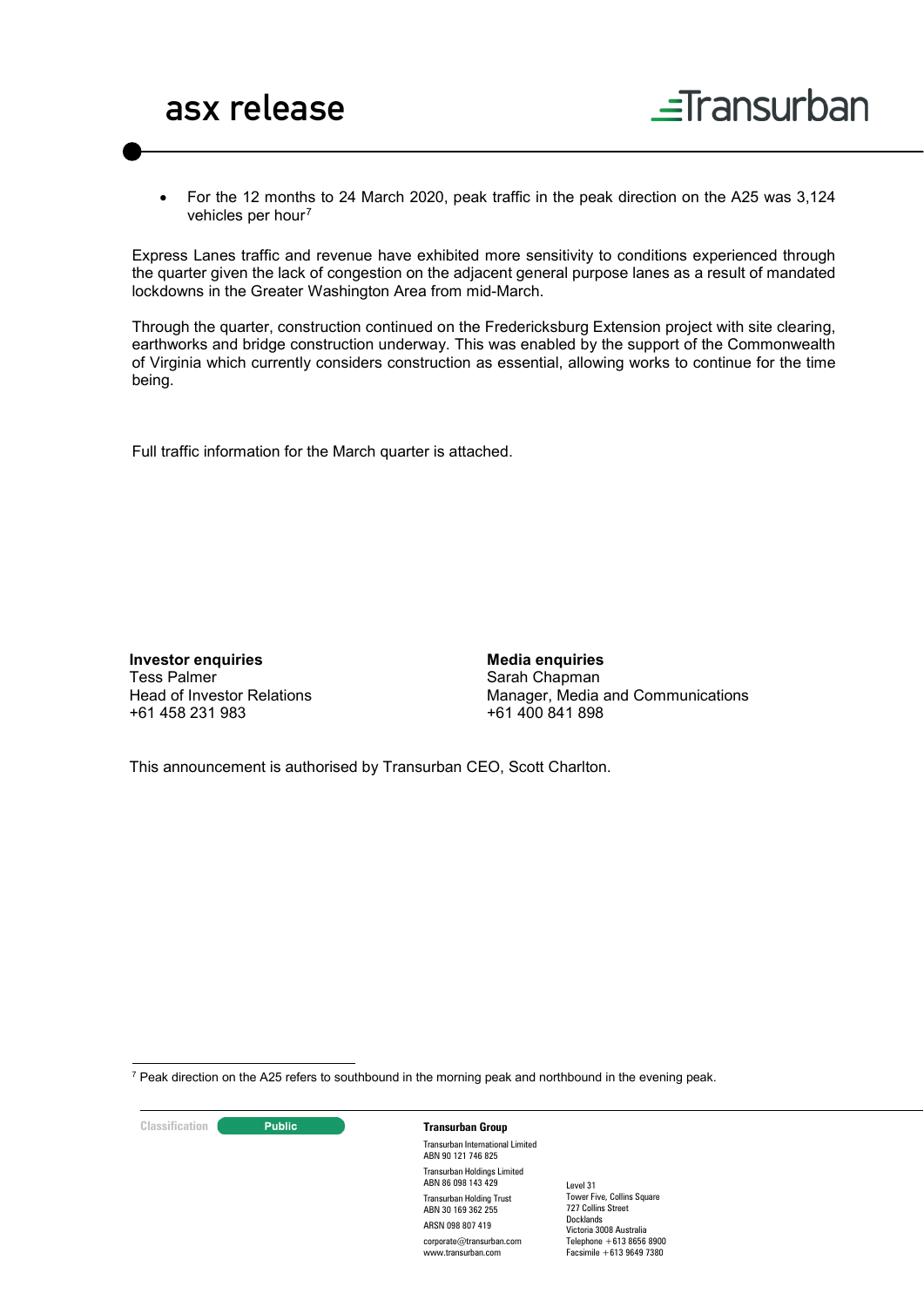

# **Appendix 1:**

Traffic performance

| ADT % change               | March 20 quarter | <b>YTD FY20</b> |
|----------------------------|------------------|-----------------|
| Sydney <sup>8</sup>        | $(5.2\%)$        | $(0.2\%)$       |
| Melbourne                  | $(6.7\%)$        | $(1.5\%)$       |
| <b>Brisbane</b>            | $(2.2\%)$        | 1.7%            |
| North America <sup>9</sup> | 2.1%             | 4.9%            |
| Group <sup>10</sup>        | $(4.8\%)$        | 0.0%            |

**Classification Transurban Group** 

# Transurban International Limited ABN 90 121 746 825

Transurban Holdings Limited ABN 86 098 143 429 Transurban Holding Trust ABN 30 169 362 255 ARSN 098 807 419 corporate@transurban.com www.transurban.com

<span id="page-3-0"></span><sup>&</sup>lt;sup>8</sup> March 2020 quarter and FY20 YTD ADT growth includes New M4 tunnels. Excluding all M4 growth, Sydney FY20 YTD ADT decreased by 2.2%.

<span id="page-3-1"></span><sup>9</sup> March 2020 quarter and FY20 YTD ADT growth includes 395 Express Lanes and traffic on A25 during tolling suspension from 25 March.<br><sup>10</sup> March 2020 quarter and FY20 YTD ADT growth includes New M4 tunnels, 395 Express Lanes and traffic on A25 during tolling

<span id="page-3-2"></span>suspension from 25 March.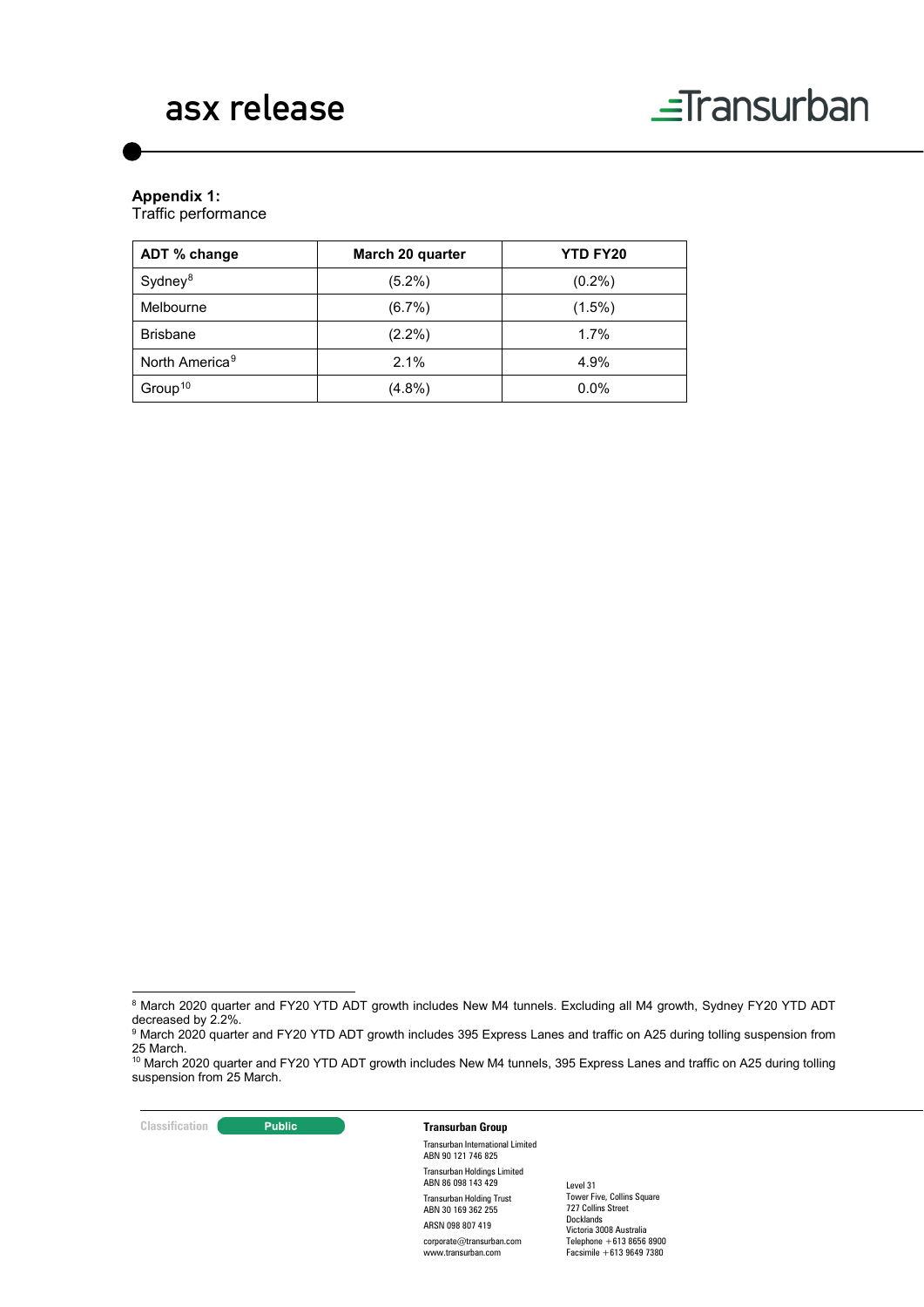## **Appendix 2:**

Traffic data – March quarter average daily trips ('000)

| <b>Asset</b>                   | Ownership | <b>Mar 19</b><br>quarter | <b>Mar 20</b><br>quarter | $\frac{9}{6}$<br>change | <b>FY19</b><br><b>YTD</b> | <b>FY20</b><br><b>YTD</b> | $\%$<br>change | % large<br>vehicle<br>traffic <sup>11</sup> |  |
|--------------------------------|-----------|--------------------------|--------------------------|-------------------------|---------------------------|---------------------------|----------------|---------------------------------------------|--|
| Hills M2                       | 100%      | 136                      | 120                      | (11.6%)                 | 137                       | 129                       | $(5.9\%)$      | 8.0%                                        |  |
| M5 West Motorway               | 100%      | 158                      | 153                      | $(2.9\%)$               | 158                       | 159                       | 0.6%           | 7.5%                                        |  |
| Lane Cove Tunnel/MRE           | 100%      | 94                       | 81                       | (13.7%)                 | 94                        | 87                        | $(7.3\%)$      | 4.4%                                        |  |
| Cross City Tunnel              | 100%      | 40                       | 38                       | $(4.7\%)$               | 39                        | 40                        | 2.4%           | 2.4%                                        |  |
| M1 Eastern Distributor         | 75.1%     | 59                       | 54                       | $(8.9\%)$               | 59                        | 58                        | $(2.5\%)$      | 3.4%                                        |  |
| Westlink M7 <sup>12</sup>      | 50%       | 190                      | 177                      | $(6.6\%)$               | 192                       | 188                       | $(1.9\%)$      | 13.8%                                       |  |
| M413                           | 25.5%     | 137                      | 148                      | 7.7%                    | 139                       | 155                       | 11.8%          | 7.8%                                        |  |
| CityLink <sup>14</sup>         | 100%      | 856                      | 799                      | (6.7%)                  | 857                       | 845                       | $(1.5\%)$      | 21.0%                                       |  |
| Gateway Motorway               | 62.5%     | 116                      | 114                      | $(1.8\%)$               | 117                       | 120                       | 2.4%           | 23.1%                                       |  |
| Logan Motorway                 | 62.5%     | 163                      | 168                      | 3.1%                    | 165                       | 173                       | 4.6%           | 29.9%                                       |  |
| AirportlinkM7                  | 62.5%     | 61                       | 56                       | $(9.3\%)$               | 63                        | 61                        | $(2.5\%)$      | 18.4%                                       |  |
| Clem7                          | 62.5%     | 28                       | 25                       | (12.5%)                 | 29                        | 27                        | $(6.1\%)$      | 19.7%                                       |  |
| Legacy Way                     | 62.5%     | 21                       | 19                       | $(5.0\%)$               | 21                        | 21                        | 2.5%           | 21.1%                                       |  |
| Go Between Bridge              | 62.5%     | 11                       | 10                       | $(12.0\%)$              | 11                        | 10                        | (6.3%)         | 13.9%                                       |  |
| 95 Express Lanes <sup>15</sup> | 100%      | 46                       | 55                       | 19.1%                   | 49                        | 55                        | 12.4%          | $n/a^{16}$                                  |  |
| 495 Express Lanes              | 100%      | 43                       | 39                       | $(8.5\%)$               | 45                        | 45                        | $(1.0\%)$      | $n/a^{16}$                                  |  |
| A2517                          | 100%      | 47                       | 45                       | $(5.1\%)$               | 49                        | 51                        | 2.9%           | 10.0%                                       |  |

- <sup>12</sup> Average tolled trip length was 12.8 kilometres for the March 2020 quarter on Westlink M7.
- <span id="page-4-2"></span><sup>13</sup> Average tolled trip length was 7.6 kilometres for the March 2020 quarter on M4.
- <span id="page-4-3"></span><sup>14</sup> CityLink traffic reported as average daily transactions ('000).

<span id="page-4-4"></span><sup>15</sup> March 2020 quarter and FY20 YTD ADT growth includes 395 Express Lanes.

<span id="page-4-5"></span><sup>16</sup> Vehicles with more than two axles, excluding buses and emergency vehicles, are not allowed to access the Express Lanes.

<span id="page-4-6"></span><sup>17</sup> Includes traffic on A25 during tolling suspension from 25 March.

## **Classification Transurban Group**

Transurban International Limited ABN 90 121 746 825 Transurban Holdings Limited ABN 86 098 143 429 Transurban Holding Trust ABN 30 169 362 255 ARSN 098 807 419 corporate@transurban.com

www.transurban.com

<span id="page-4-1"></span><span id="page-4-0"></span> <sup>11</sup> % large vehicle traffic based on March 2020 quarter.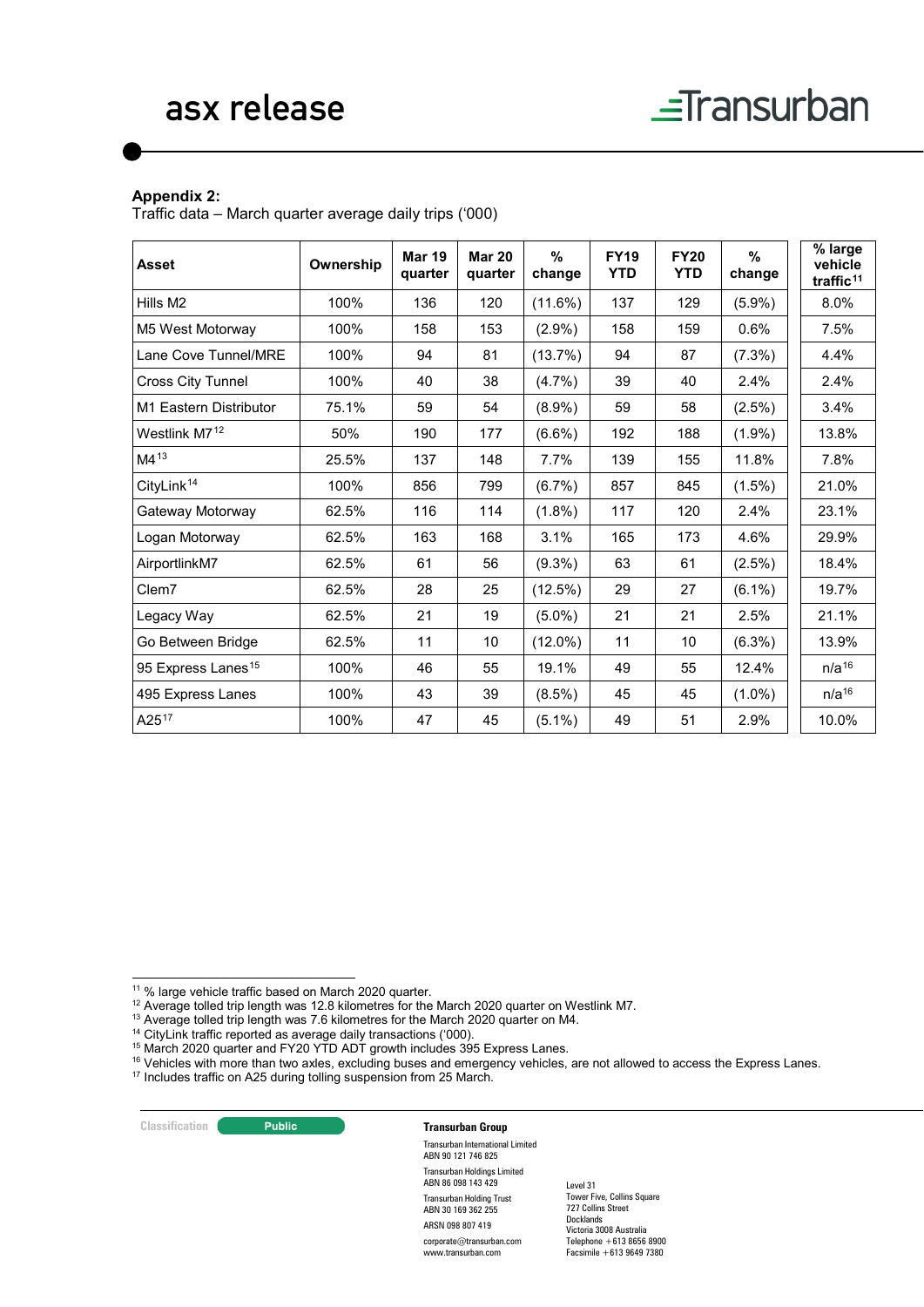# asx release

#### **Appendix 3:**

Weekly traffic data from 1 March 2020

#### **Recent traffic data (ADT % change)[18](#page-5-0)**

| Week commencing             | 1 March | 8 March | 15 March | 22 March | 29 March | 5 April <sup>19</sup> |
|-----------------------------|---------|---------|----------|----------|----------|-----------------------|
| Sydney                      | (1%)    | (2%)    | (10%)    | (29%)    | (42%)    | (40%)                 |
| <b>Melbourne</b>            | (2%)    | (2%)    | (21%)    | (43%)    | (54%)    | (53%)                 |
| <b>Brisbane</b>             | 4%      | (1%)    | (9%)     | (27%)    | (39%)    | (38%)                 |
| North America <sup>20</sup> | 17%     | 6%      | (46%)    | (64%)    | (67%)    | (69%)                 |
| <b>Transurban Group</b>     | 1%      | (2%)    | (17%)    | (36%)    | (48%)    | (47%)                 |

## **Recent large vehicle traffic data (ADT % change)18**

| Week commencing                        | 1 March | 8 March | 15 March | 22 March | 29 March | 5 April <sup>19</sup> |
|----------------------------------------|---------|---------|----------|----------|----------|-----------------------|
| Sydney                                 | (10%)   | (3%)    | 3%       | (3%)     | (13%)    | $(11\%)$              |
| <b>Melbourne</b>                       | 2%      | 5%      | (1%)     | (10%)    | (13%)    | (14%)                 |
| <b>Brisbane</b>                        | 4%      | (2%)    | 3%       | (4%)     | (12%)    | (12%)                 |
| Montreal <sup>21</sup>                 | 5%      | 4%      | (9%)     | (24%)    | (29%)    | (26%)                 |
| <b>Transurban Group</b>                | $0\%$   | 1%      | 1%       | (7%)     | (13%)    | (13%)                 |
| Large vehicles as % of toll<br>revenue | 25%     | 25%     | 31%      | 37%      | 42%      | 43%                   |

#### **Classification Transurban Group**

Transurban International Limited ABN 90 121 746 825 Transurban Holdings Limited ABN 86 098 143 429 Transurban Holding Trust ABN 30 169 362 255 ARSN 098 807 419 corporate@transurban.com www.transurban.com

<span id="page-5-0"></span> <sup>18</sup> Data relating to April 2020 is provisional management data that is subject to change with final data to be released with Transurban Group FY20 Results in August 2020. Average daily traffic (ADT) % change is to prior corresponding period.

<span id="page-5-1"></span> $^{19}$  Week commencing 5 April includes traffic results from Sunday, 5 April 2020 to Thursday, 9 April 2020. As this is not a complete week, ADT % change is compared to the five day period Sunday, 7 April 2019 to Thursday, 11 April 2019.

<span id="page-5-2"></span><sup>20</sup> Includes the 395 Express Lanes which opened in November 2019. Includes traffic on A25 during tolling suspension from 25 March.

<span id="page-5-3"></span><sup>&</sup>lt;sup>21</sup> Montreal data only, given large vehicles are not permitted to travel on the Express Lanes. Includes traffic on A25 during tolling suspension from 25 March.